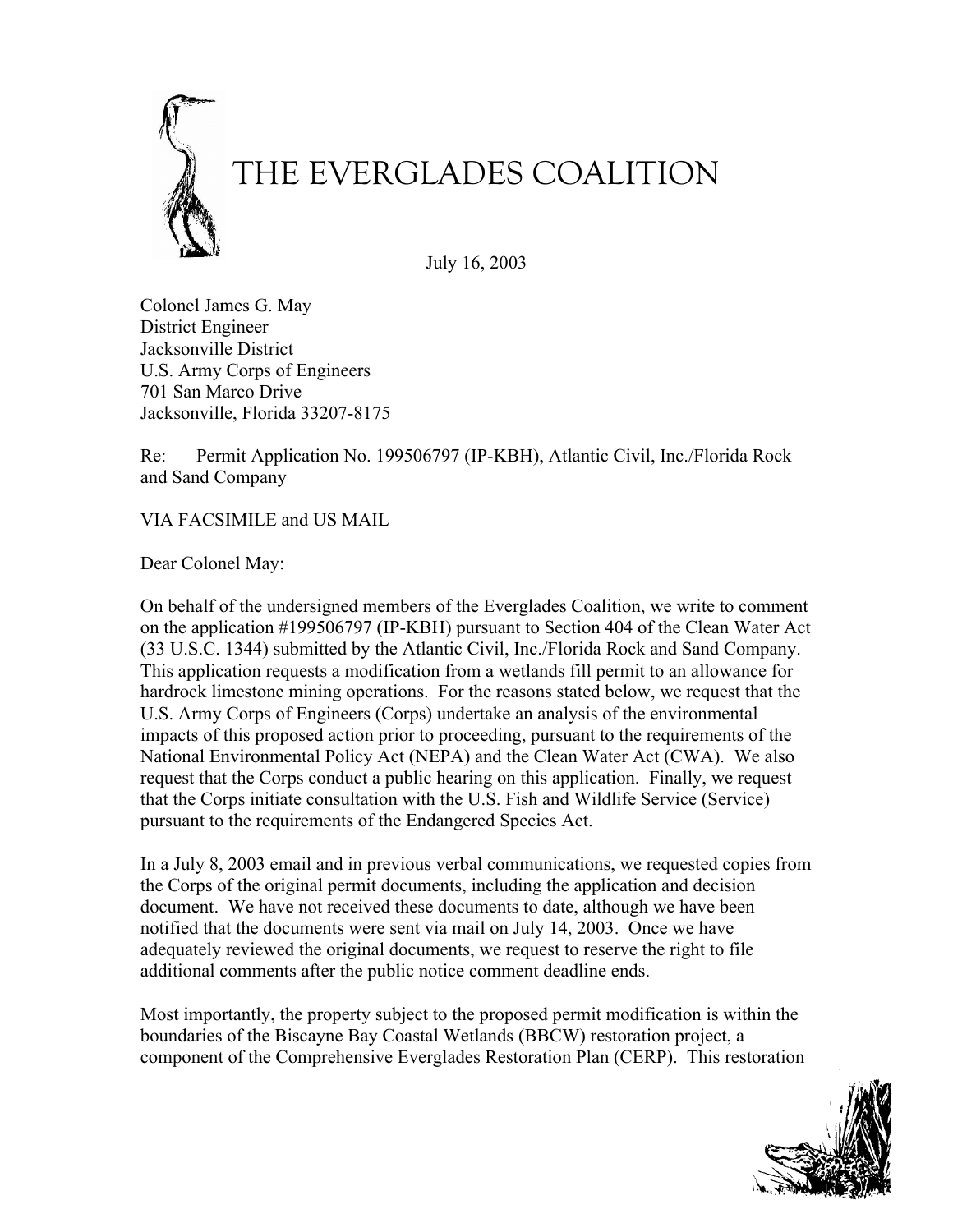project is intended to restore and enhance the freshwater and coastal wetlands and the nearshore environment of Biscayne National Park and Bay, including Barnes and Card Sounds. In addition, any development of this property will have direct impacts on the CERP C-111N Spreader Canal project that shares some of its project restoration area with the BBCW project. The spreader canal project is intended to restore the wetlands and nearshore habitat of the panhandle of Everglades National Park and Barnes and Card Sound.

This property consists of approximately 3000 acres and is within the modified Model Lands boundary, thereby listing it as a candidate for purchase through the State's Save Our Rivers Program. The South Florida Water Management District and Miami-Dade County's Environmentally Endangered Lands Program can purchase such lands through a 50-50 cost share. For a number of years, the District and County discussed acquisition of this property with the owners due to its ecological importance.

The original permit allowed the landowner to fill 990 acres of wetlands and excavate 251 acres of wetlands for a borrow pit. The excavated material from the borrow pit was intended to be used to fill the wetlands, which would subsequently be used for agricultural purposes. This new application requests to modify the aforementioned parameters to mining over 900 acres of wetlands. We believe that the requested change in activities will produce a significantly greater impact to the surrounding environment and therefore merits further scrutiny. The mining of over 900 acres of wetlands up to a 65-foot depth in this area would likely impact subsurface water movement more than the filling of the same wetlands. Given that such impacts were not contemplated in the original permit, this new request triggers a more vigorous inspection under the NEPA.

In sum, the proposed permit modification will destroy significant acreage of Everglades wetlands – the same Everglades wetlands that are to be restored by a monumental CERP public works project. Surrounding wetlands, water quality, and the hydrology of the area, which are all subject to CERP and related restoration efforts, will also be affected. Yet, the Corps has not undertaken an analysis of the exact extent and severity of these environmental impacts, avoidance and mitigation alternatives, whether detrimental impacts outweigh the benefits of the proposed action, and a host of related and significant environmental concerns. Nor has the Corps provided the public and other agencies with an opportunity to comment on these issues. Without assessing and disclosing such impacts, and taking any measures required by law concerning such impacts, it is premature to grant this permit.

We have been pleased that certain recent Corps's permitting decisions have been better coordinated with the CERP staff within the Corps and within the District. It is critical that permitting decisions undertaken by the Corps be consistent with the purposes of CERP and its specific components. However, such coordination must also occur with modification requests due to the significance of the changes. Accordingly we request that such coordination with the Restoration Program Division and the related necessary